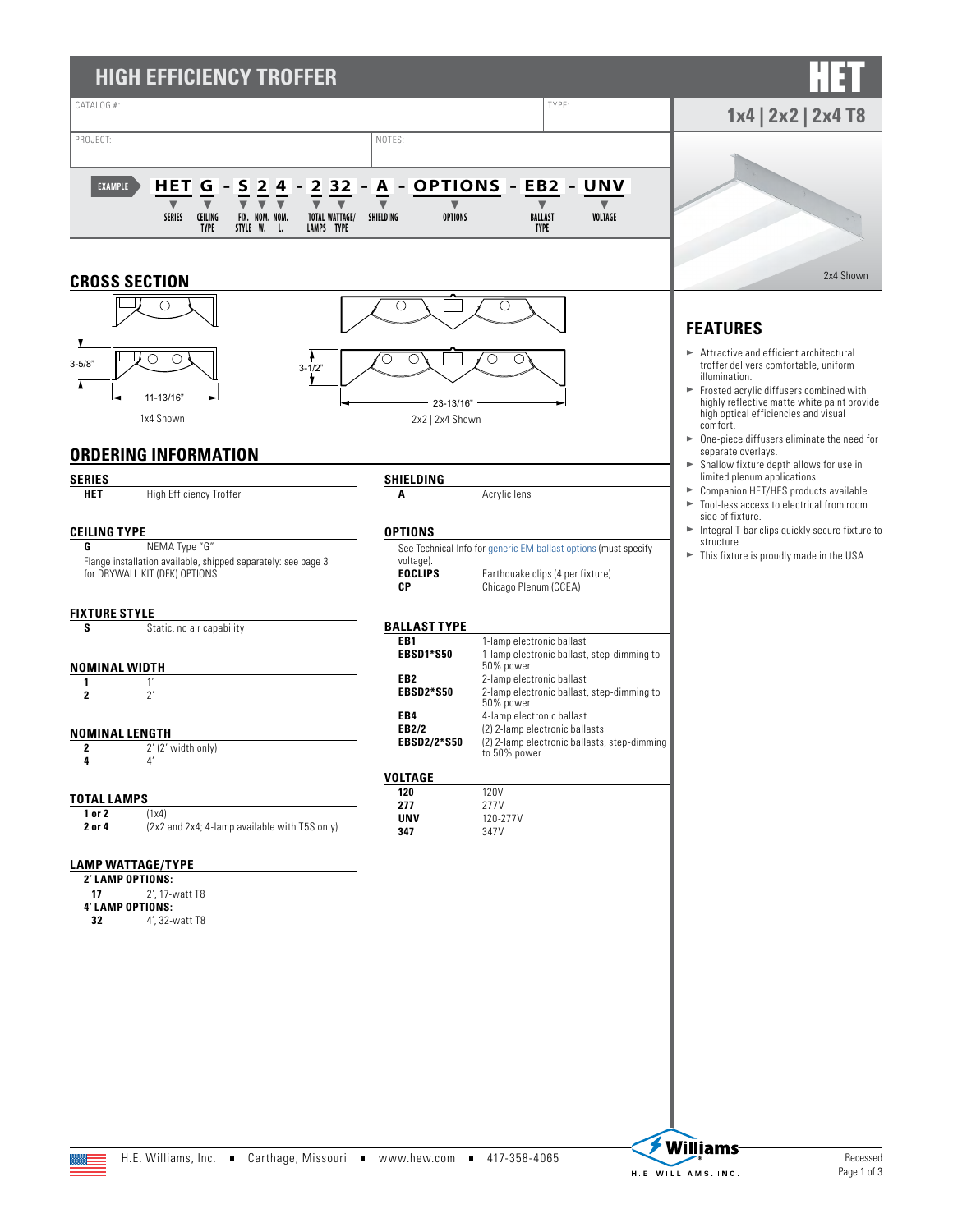## **HIGH EFFICIENCY TROFFER**

# **SPECIFICATIONS**

**Housing** – 22-gauge die-formed C.R.S. **Shielding** – Ribbed acrylic diffuser. **Finish** – Highly reflective non-glare matte white polyester powder coat bonded to phosphate-free, multi-stage pretreated metal. All parts painted after fabrication to facilitate installation, increase efficiency, and inhibit corrosion.

**Electrical** – Electronic ballast standard, instant start T8, rated Class P. **Mounting** – NEMA Type "G" standard. Flange installation available, shipped separately: [see](#page-2-0)  [page 3 for DRYWALL KIT \(DFK\) OPTIONS.](#page-2-0) **Labels** –

UL/CUL listed as recessed fluorescent luminaire suitable for dry or damp locations.

City of Chicago Environmental Air approved when specified with CP option.

## **T8 PHOTOMETRY – 2x4** Catalog #: **HETG-S24-232-A**

#### **TEST REPORT INFORMATION**

 $\blacktriangleright$  Test Report #: 13270.0  $\blacktriangleright$  Date: 09/28/06  $\blacktriangleright$  Lamp Type: F32T8/835/RS

 $\blacktriangleright$  Lamp Quantity: 2

#### **ZONAL CAVITY COEFFICIENTS**

|        | Ceilina        |        | .80  |      |      | .70  |      |     | .50 |     |
|--------|----------------|--------|------|------|------|------|------|-----|-----|-----|
|        | Wall           | .70    | .50  | .30  | .70  | .50  | .30  | .50 | .30 | .10 |
|        | $\Omega$       | 1.06   | 1.06 | 1.06 | 1.04 | 1.04 | 1.04 | .99 | .99 | .99 |
|        | 1              | .98    | .95  | .91  | .96  | .93  | .90  | .89 | .86 | .84 |
|        | $\mathcal{P}$  | .90    | .84  | .78  | .88  | .82  | .77  | .79 | .75 | .71 |
| Ratio  | 3              | .83    | .75  | .68  | .81  | .73  | .67  | .71 | .65 | .61 |
|        | $\overline{4}$ | .76    | .66  | .59  | .74  | .65  | .59  | .63 | .57 | .53 |
| Cavity | 5              | .70    | .59  | .51  | .68  | .58  | .51  | .56 | .50 | .45 |
|        | 6              | .64    | .53  | .45  | .63  | .52  | .45  | .50 | .44 | .39 |
| Room   | 7              | .59    | .47  | .40  | .58  | .47  | .39  | .45 | .39 | .34 |
|        | 8              | .54    | .42  | .35  | .58  | .42  | .35  | .41 | .34 | .29 |
|        | 9              | .50    | .38  | .31  | .49  | .37  | .30  | .36 | .30 | .25 |
|        | 10             | .46    | .34  | .27  | .45  | .34  | .27  | .33 | .27 | .22 |
| $-1$   |                | $\sim$ | . .  | $-$  |      |      |      |     |     |     |

 $0^{\circ}$  10°  $^{20^{\circ}}$ 

30° 40° 50° 60° 70° 80° 0°  $45^{\circ}$ 90º

| <b>CANDLEPOWER DISTRIBUTION</b> |            |                         |            |        |  |  |  |  |  |
|---------------------------------|------------|-------------------------|------------|--------|--|--|--|--|--|
| Vertical                        |            | <b>Horizontal Angle</b> |            |        |  |  |  |  |  |
| Angle                           | 0°         | 45°                     | 90°        | umens. |  |  |  |  |  |
| $\Omega$                        | 1880.      | 1880.                   | 1880.      |        |  |  |  |  |  |
| 5                               |            | 1881. 1881. 1883.       |            | 179.6  |  |  |  |  |  |
| 15                              | 1881.      | 1899. 1915.             |            | 538.2  |  |  |  |  |  |
| 25                              |            | 1684. 1728.             | 1773.      | 799.8  |  |  |  |  |  |
| 35                              | 1441.      | 1530.                   | 1611.      | 959.4  |  |  |  |  |  |
| 45                              | 1165.      | 1324.                   | 1455.      | 1019.9 |  |  |  |  |  |
| 55                              | 791.       | 983.                    | 1097       | 865.3  |  |  |  |  |  |
| 65                              | 484.       | 650.                    | 616.       | 591.8  |  |  |  |  |  |
| 75                              | 230.       | 269.                    | 202.       | 261.3  |  |  |  |  |  |
| 85                              | 52.        | 33.                     | - 24.      | 40.6   |  |  |  |  |  |
| 90                              | $\Omega$ . | $\mathbf{0}$ .          | $\Omega$ . |        |  |  |  |  |  |

90°

90°

30° 40° 50° 60° 70° 80° 0°  $45^{\circ}$ 90º

| LUMEN SUMMARY                                                                                           |               |      |                  |  |  |  |  |  |
|---------------------------------------------------------------------------------------------------------|---------------|------|------------------|--|--|--|--|--|
| Zone                                                                                                    | Lumens        |      | % Lamp % Fixture |  |  |  |  |  |
| $0 - 30$                                                                                                | 1518.         | 25.7 | 28.9             |  |  |  |  |  |
| $0 - 40$                                                                                                | 2477          | 42.0 | 47.1             |  |  |  |  |  |
| $0 - 60$                                                                                                | 4362.         | 73.9 | 83.0             |  |  |  |  |  |
| ი - 90                                                                                                  | 5256.<br>89.1 |      | 100.0            |  |  |  |  |  |
| <b>Total Luminaire:</b>                                                                                 |               |      |                  |  |  |  |  |  |
| $0 - 180$                                                                                               | 5256.         | 89.1 | 100.0            |  |  |  |  |  |
| Total Luminaire Optical Efficiency: 89.1%<br>Spacing Criteria: Across: 1.3<br>Diagonal: 1.3<br>Fnd: 1.2 |               |      |                  |  |  |  |  |  |

|  |                                          |  | . |  |  |
|--|------------------------------------------|--|---|--|--|
|  | $10$ $.46$ $.34$ $.27$ $.45$ $.34$ $.27$ |  |   |  |  |
|  | Effective Floor Cavity Reflectance = .20 |  |   |  |  |

### **PHOTOMETRY – 1x4** C

#### **TEST REPORT INFORMATION**

 $\blacktriangleright$  Test Report #: 13269.0  $\blacktriangleright$  Date: 09/27/06  $\blacktriangleright$  Lamp Type:

F32T8/835/RS  $\blacktriangleright$  Lamp Quantity: 1



|         |     | ZONAL CAVITY COEFFICIENTS |  |
|---------|-----|---------------------------|--|
| Ceiling | -80 | -70                       |  |

|                   | Ceilinal       |      | .80  |      |      | .70  |      |     | .50 |     |
|-------------------|----------------|------|------|------|------|------|------|-----|-----|-----|
|                   | Wall           | .70  | .50  | .30  | .70  | .50  | .30  | .50 | .30 | .10 |
|                   | 0              | 1.07 | 1.07 | 1.07 | 1.05 | 1.05 | 1.05 | 1.0 | 1.0 | 1.0 |
|                   | 1              | 1.0  | .96  | .93  | .97  | .94  | .91  | .90 | .88 | .85 |
|                   | $\overline{2}$ | .92  | .85  | .80  | .90  | .84  | .79  | .81 | .76 | .73 |
|                   | 3              | .85  | .76  | .70  | .82  | .75  | .69  | .72 | .67 | .63 |
|                   | $\overline{4}$ | .78  | .68  | .61  | .76  | .67  | .60  | .65 | .59 | .54 |
|                   | 5              | .71  | .60  | .53  | .69  | .59  | .52  | .58 | .51 | .46 |
| Room Cavity Ratio | 6              | .66  | .54  | .47  | .64  | .53  | .46  | .52 | .45 | .41 |
|                   | $\overline{7}$ | .60  | .49  | .41  | .59  | .48  | .41  | .47 | .40 | .35 |
|                   | 8              | .56  | .44  | .36  | .54  | .43  | .36  | .42 | .35 | .31 |
|                   | 9              | .51  | .39  | .32  | .50  | .39  | .32  | .38 | .31 | .27 |
|                   | 10             | .47  | .36  | .28  | .46  | .35  | .28  | .34 | .28 | .24 |

**CANDLEPOWER DISTRIBUTION Vertical Angle Horizontal Angle Zonal**<br>  $0^{\circ}$  **45° 90° Lumens 0º 45º 90º Lumens** 990. 990. 990. 993. 993. 993. 94.8 1000. 1005. 1015. 285.3 884. 905. 925. 418.7 758. 800. 835. 501.1 600. 670. 730. 517.3 407. 497. 519. 429.3 247. 304. 266. 277.8 117. 119. 84. 118.1 23. 9. 7. 13.9 90 0. 0. 0.

| atalog #: HETG-S14-132-A |  |  |  |  |
|--------------------------|--|--|--|--|

|                                                                                                         | LUMEN SUMMARY |      |                  |  |  |  |  |  |  |  |
|---------------------------------------------------------------------------------------------------------|---------------|------|------------------|--|--|--|--|--|--|--|
| Zone                                                                                                    | Lumens        |      | % Lamp % Fixture |  |  |  |  |  |  |  |
| $0 - 30$                                                                                                | 799.          | 27.1 | 30.1             |  |  |  |  |  |  |  |
| $0 - 40$                                                                                                | 1300.         | 44.1 | 48.9             |  |  |  |  |  |  |  |
| $0 - 60$                                                                                                | 2246.         | 76.2 | 84.6             |  |  |  |  |  |  |  |
| $0 - 90$                                                                                                | 2656.         | 90.0 | 100.0            |  |  |  |  |  |  |  |
| <b>Total Luminaire:</b>                                                                                 |               |      |                  |  |  |  |  |  |  |  |
| $0 - 180$                                                                                               | 2656.         | 90.0 | 100.0            |  |  |  |  |  |  |  |
| Total Luminaire Optical Efficiency: 90.0%<br>Spacing Criteria: Across: 1.3<br>Diagonal: 1.3<br>Fnd: 1.2 |               |      |                  |  |  |  |  |  |  |  |

#### Effective Floor Cavity Reflectance = .20

#### **FIXTURE DETAIL**



H.E. Williams, Inc. Carthage, Missouri www.hew.com 417-358-4065 Information contained herein is subject to change without notice.

HEW55853MS REV.12/21/21